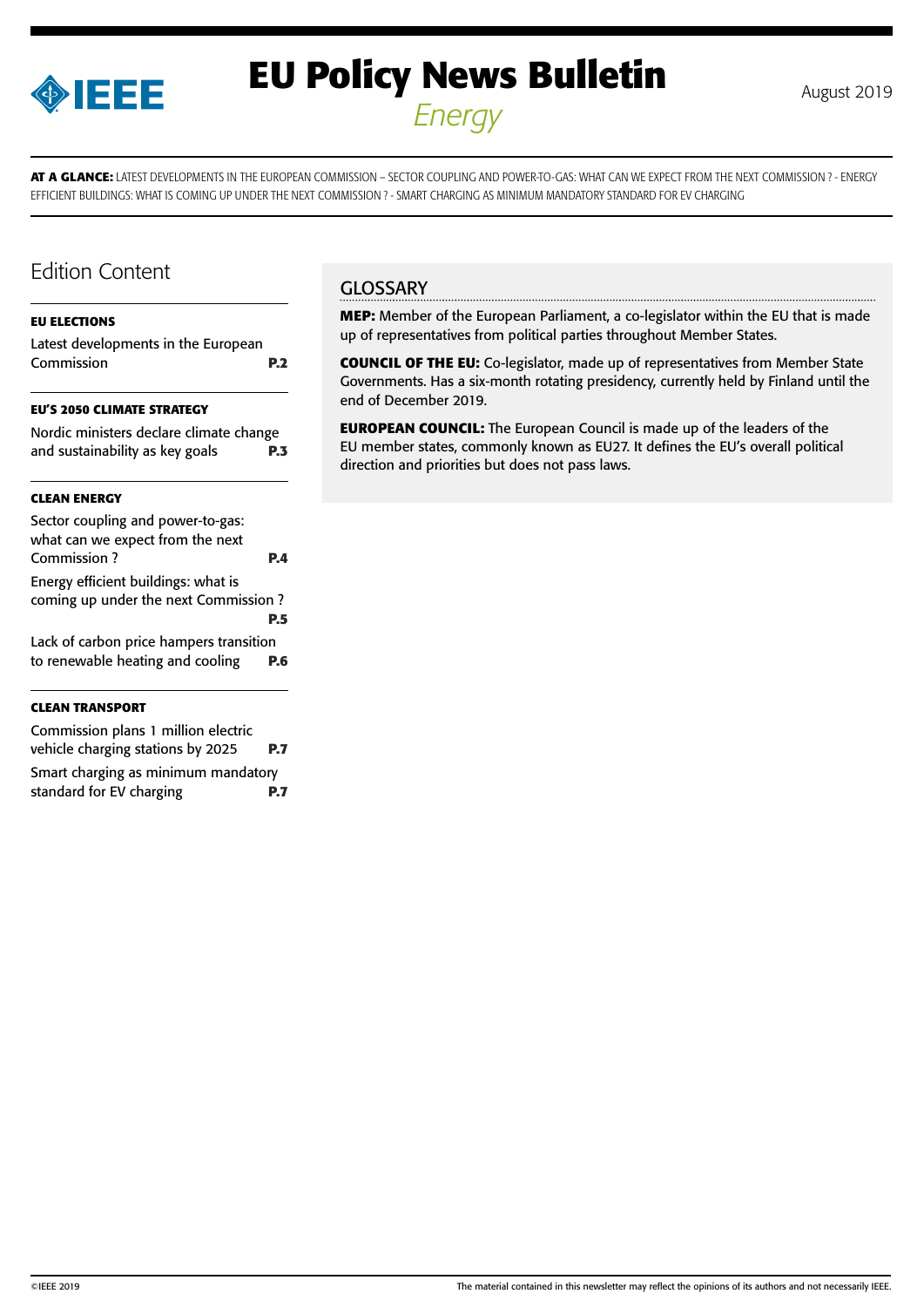### <span id="page-1-0"></span>**EU ELECTIONS**

Latest developments in the European Commission **P.2**

### **[EU'S 2050 CLIMATE STRATEGY](#page-2-0)**

| Nordic ministers declare climate change |            |
|-----------------------------------------|------------|
| and sustainability as key goals         | <b>P.3</b> |

### **[CLEAN ENERGY](#page-3-0)**

| Sector coupling and power-to-gas:       |            |
|-----------------------------------------|------------|
| what can we expect from the next        |            |
| Commission ?                            | <b>P.4</b> |
| Energy efficient buildings: what is     |            |
| coming up under the next Commission?    |            |
|                                         | P.5        |
| Lack of carbon price hampers transition |            |
| to renewable heating and cooling        | P.6        |

### **[CLEAN TRANSPORT](#page-6-0)**

[Commission plans 1 million electric](#page-6-0)  [vehicle charging stations by 2025](#page-6-0) **P.7** [Smart charging as minimum mandatory](#page-6-0)  [standard for EV charging](#page-6-0) **P.7**

EU ELECTIONS

## **Latest developments in the European Commission**



©Shutterstock

Over the past weeks, European Commission President-elect, Ursula von der Leyen, received nominations from Member States for Commissioner positions. As of the end of August 2019, 19 countries have submitted their candidate, out of which 9 are women and 12 are men. If Ms von der Leyen, is to honour her promise to have a gender balanced College of Commissioners, she will have to pressure remaining countries to designate more female candidates. Meanwhile, she began interviewing the nominees in order to allocate policy portfolios. In this exercise, she will need to take into consideration Member States' expressed preferences, while keeping a balance between different European regions, as well as political parties.

As of September 2019, Commissioner portfolios will be announced and the candidates will be submitted to a hearing in the European Parliament, where they will be questioned on the their future plans and their ability to take on the job. Hearings are expected to last until October 2019 and will be followed by a vote from the European Parliament on the new Commission as a whole. If endorsed, the Commission is to present its work programme. By November 2019, the new Commission should take office and resume legislative work.

Confirmed Commissioner candidates are the following:

- • **Germany**: Ursula von der Leyen President (F)
- • **France**: Sylvie Goulard (F)
- • **Spain**: Josep Borrell High Representative for Foreign Affairs (M)
- • **Denmark**: Margrethe Vestager (F)
- **Netherlands: Frans Timmermans (M)**
- **Latvia:** Valdis Dombrovskis (M)
- • **Bulgaria**: Mariya Gabriel (F)
- • **Slovakia**: Maroš Šefcovic (M)
- **Ireland: Phil Hogan (M)**
- • **Austria**: Johannes Hahn (M) **(Source: Interel)**
- • **Estonia**: Kadri Simson (F)
- • **Finland**: Jutta Urpilainen (F)
- • **Hungary**: Laszlo Trócsányi (M)
- **Luxembourg: Nicolas Schmit (M)**
- • **Greece**: Margaritis Schinas (M)
- • **Croatia**: Dubravka Šuica (F)
- • **Slovenia**: Janez Lenarčič, (M)
- • **Malta**: Helena Dalli (F)
- • **Cyprus**: Stella Kyriakides (F)
- **Belgium: Didier Reynders (M)**
- • **Poland**: Janusz Wojciechowski (M)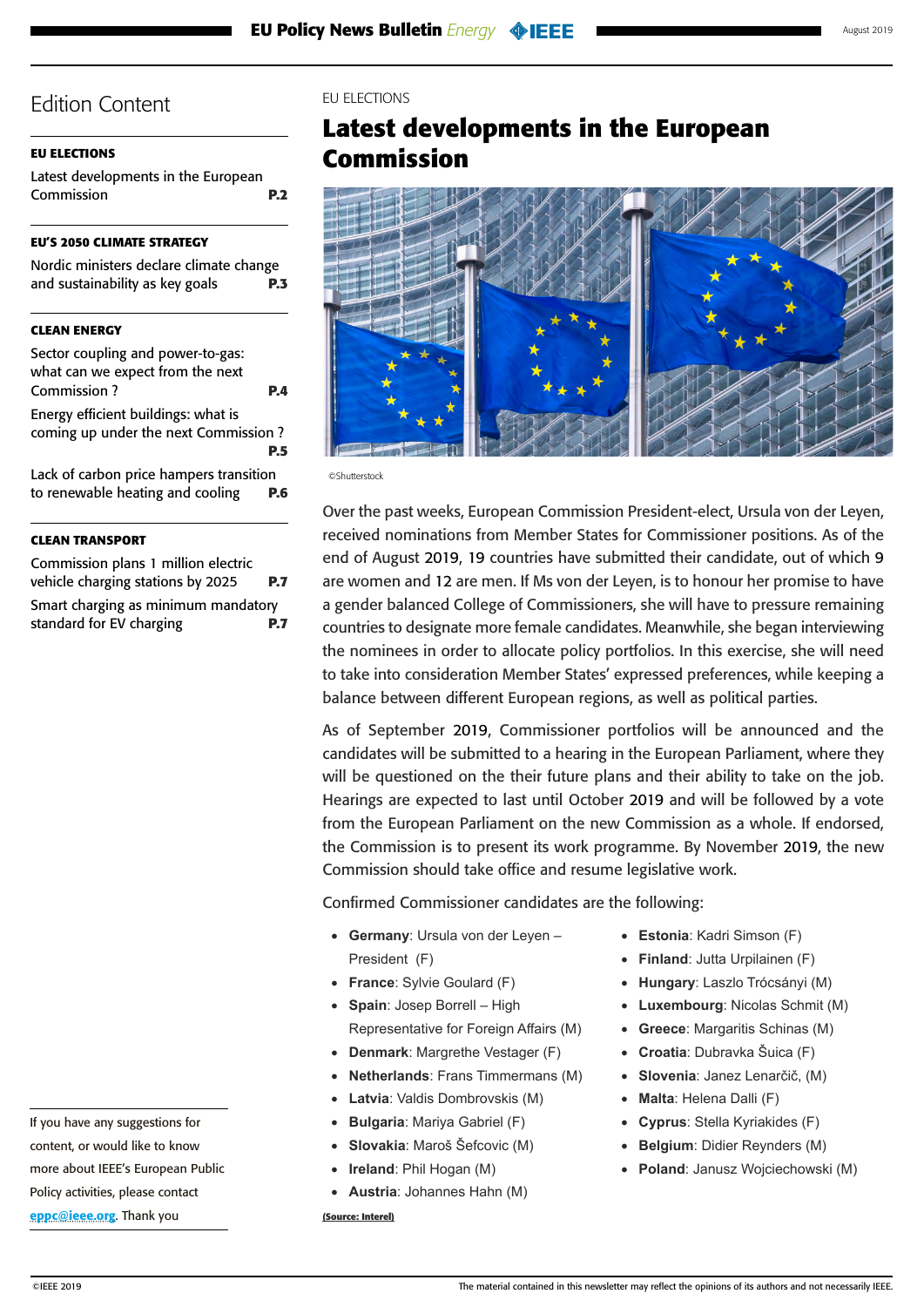### <span id="page-2-0"></span>**[EU ELECTIONS](#page-1-0)**

[Latest developments in the European](#page-1-0)  [Commission](#page-1-0) **P.2**

### **EU'S 2050 CLIMATE STRATEGY**

Nordic ministers declare climate change and sustainability as key goals **P.3**

### **[CLEAN ENERGY](#page-3-0)**

| Sector coupling and power-to-gas:<br>what can we expect from the next       |            |
|-----------------------------------------------------------------------------|------------|
| Commission?                                                                 | P.A        |
| Energy efficient buildings: what is<br>coming up under the next Commission? | <b>P.5</b> |
| Lack of carbon price hampers transition<br>to renewable heating and cooling |            |

### **[CLEAN TRANSPORT](#page-6-0)**

[Commission plans 1 million electric](#page-6-0)  [vehicle charging stations by 2025](#page-6-0) **P.7** [Smart charging as minimum mandatory](#page-6-0)  [standard for EV charging](#page-6-0) **P.7**

#### EU'S 2050 CLIMATE STRATEGY

## **Nordic ministers declare climate change and sustainability as key goals**



© Shutterstock.com

Nordic prime ministers have set a goal to make their region the world's most sustainable and integrated by 2030. Their vision will lead to more joint initiatives in education, innovation and research, as well as rolling out new renewable energy projects and encouraging more investment in the bioeconomy and circular economy.

The work will be headed by the Ministers for Nordic Cooperation (MNC), which has overall responsibility for turning the Nordic leaders' strategic goals into changes on the ground.

The **[declaration](https://www.norden.org/en/nyhed/prime-ministers-call-integration-and-focus-climate)** committed the MNC to pursuing climate diplomacy in international forums and to delivering the UN's sustainable development goals on gender equality, responsible production and consumption, and climate action.

At a meeting In January this year, Nordic prime ministers agreed to pursue carbon neutrality, while in April the region's climate and environment ministers called for action on marine pollution by plastics and microplastics. Their declaration signals an important message from the Nordic countries on climate change, ahead of re-start of discussions at Council level on the 2050 climate strategy on which no agreement is found yet.

 **(Source: Ends Europe + Interel)**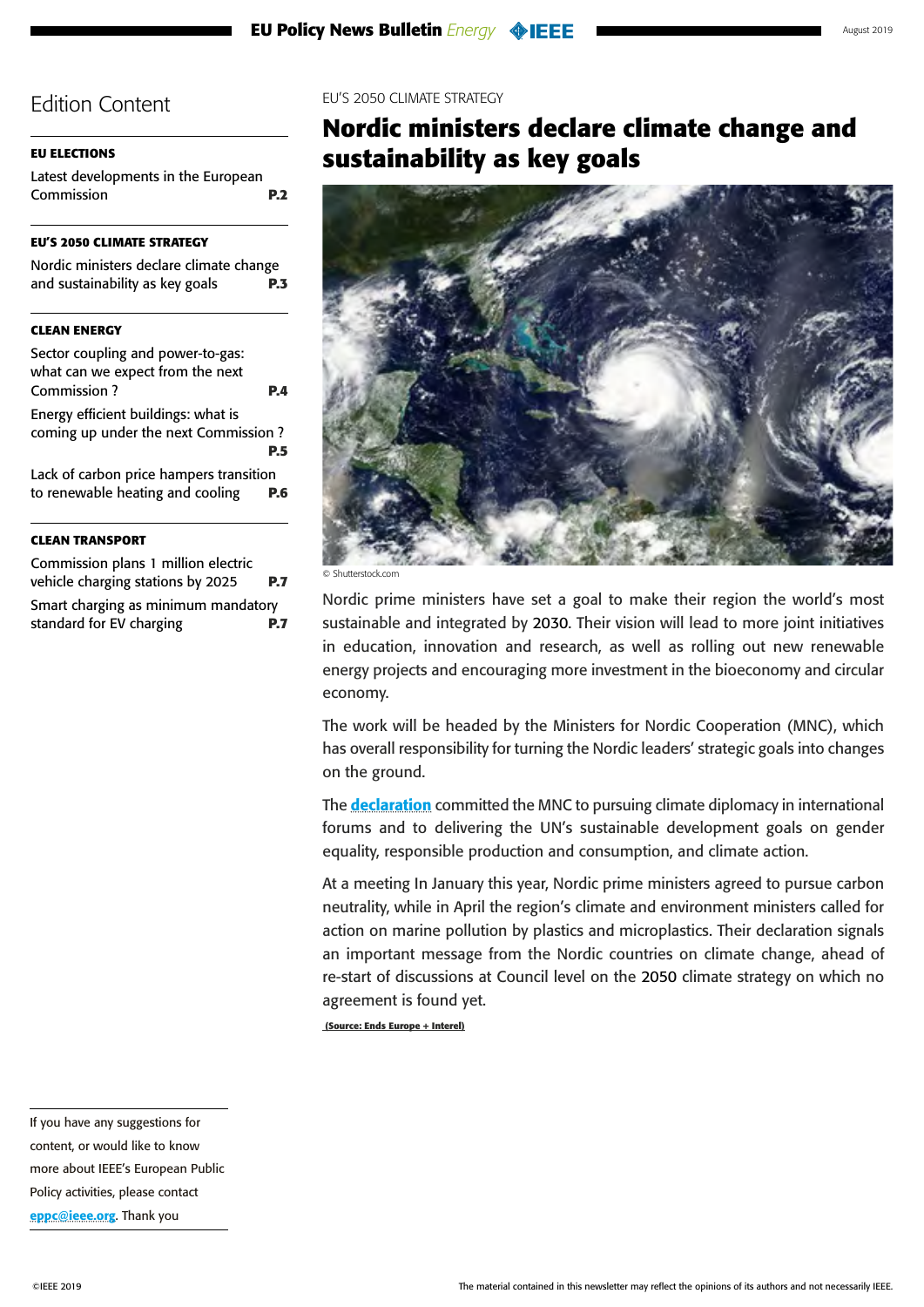### <span id="page-3-0"></span>**[EU ELECTIONS](#page-1-0)**

[Latest developments in the European](#page-1-0)  [Commission](#page-1-0) **P.2**

### **[EU'S 2050 CLIMATE STRATEGY](#page-2-0)**

[Nordic ministers declare climate change](#page-2-0)  [and sustainability as key goals](#page-2-0) **P.3**

### **CLEAN ENERGY**

| Sector coupling and power-to-gas:       |            |
|-----------------------------------------|------------|
| what can we expect from the next        |            |
| Commission ?                            | ÞД         |
| Energy efficient buildings: what is     |            |
| coming up under the next Commission?    |            |
|                                         | <b>P.5</b> |
| Lack of carbon price hampers transition |            |
| to renewable heating and cooling        | P.6        |
|                                         |            |

### **[CLEAN TRANSPORT](#page-6-0)**

[Commission plans 1 million electric](#page-6-0)  [vehicle charging stations by 2025](#page-6-0) **P.7** [Smart charging as minimum mandatory](#page-6-0)  [standard for EV charging](#page-6-0) **P.7** CLEAN ENERGY

## **Sector coupling and power-to-gas: what can we expect from the next Commission ?**



©Shutterstock

Under the next legislature, starting from November 2019, the European Commission is expected to propose a review of the current gas rules, and include rules on sector coupling.

The Commission's proposal for a gas market reform is expected to address both short-term and long-term perspectives. In the short term, the Commission will acknowledge the potential of natural gas as a bridge fuel to a low carbon economy and seek to integrate further the operation of the EU internal gas market.

For the longer-term, decarbonisation scenarios of 70% of GHG emissions reduction or greater would effectively prevent the use of natural gas. For this reason, the Commission is expected to propose long-term decarbonisation solutions with a focus on sector coupling and an increasing share of renewable gases, including hydrogen.

On sector coupling, the Commission wants to enhance synergies and ensure closer integration between the electricity and gas sectors, with respect to both markets and infrastructure, allowing for the integration of the share of renewable energy on the one hand, and decarbonisation of the final use on the other. At this moment, there are some regulatory issues to be addressed such as the lack of an EU-wide definition of sector coupling, or that power-to-gas technologies face double charging transmission tariffs in Member States, which can eventually hamper their development and deployment.

The Commission is currently assessing the different pathways and issues mentioned above. It will be up to the next Commission -starting from 1 November- to decide when to formally start the political process of launching an impact assessment and consulting stakeholders. This can be expected in early 2020.

**(Source: Interel)**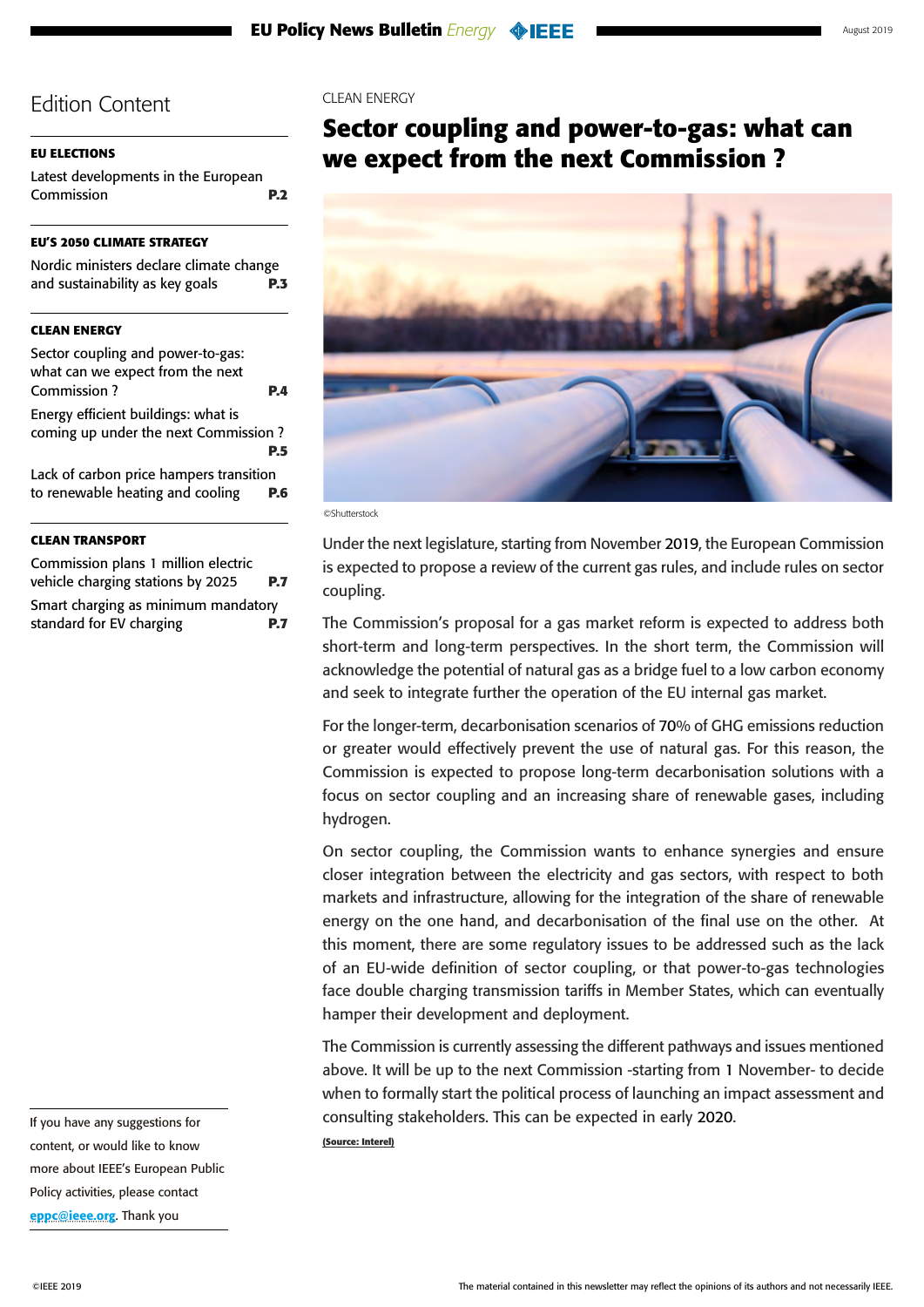### <span id="page-4-0"></span>**[EU ELECTIONS](#page-1-0)**

[Latest developments in the European](#page-1-0)  [Commission](#page-1-0) **P.2**

### **[EU'S 2050 CLIMATE STRATEGY](#page-2-0)**

| Nordic ministers declare climate change |            |
|-----------------------------------------|------------|
| and sustainability as key goals         | <b>P.3</b> |

### **[CLEAN ENERGY](#page-3-0)**

| Sector coupling and power-to-gas:<br>what can we expect from the next                     |  |
|-------------------------------------------------------------------------------------------|--|
| Commission?<br>P.A                                                                        |  |
| Energy efficient buildings: what is<br>coming up under the next Commission?<br><b>P.5</b> |  |
| Lack of carbon price hampers transition<br>to renewable heating and cooling<br>P.6        |  |

### **[CLEAN TRANSPORT](#page-6-0)**

[Commission plans 1 million electric](#page-6-0)  [vehicle charging stations by 2025](#page-6-0) **P.7** [Smart charging as minimum mandatory](#page-6-0)  [standard for EV charging](#page-6-0) **P.7**

## **Energy efficient buildings: what is coming up under the next Commission ?**



©Shutterstock

Following the adoption of the **[Energy Performance of Buildings Directive](https://eur-lex.europa.eu/legal-content/EN/TXT/?uri=uriserv%3AOJ.L_.2018.156.01.0075.01.ENG)**, and ahead of its application from March 2020 onwards, the European Commission is set to help Member States and industry in implementing the Directive.

Based on concrete proposals in a leaked and draft Commission work programme, the Commission seeks to deploy the newest EU based technologies, such as solar tiles serving at the same the building insulation and on-building energy production.

Besides a full financial package to support housing associations, the Commission also seeks to publish guidelines addressed to Member States on the use of favourable taxation for energy efficient buildings as well as supportive measures for the reinforcement of energy performance certificate labels for buildings to better attract investments.

**(Source: Interel)**

If you have any suggestions for content, or would like to know more about IEEE's European Public

[eppc@ieee.org](mailto:eppc%40ieee.org?subject=). Thank you

Policy activities, please contact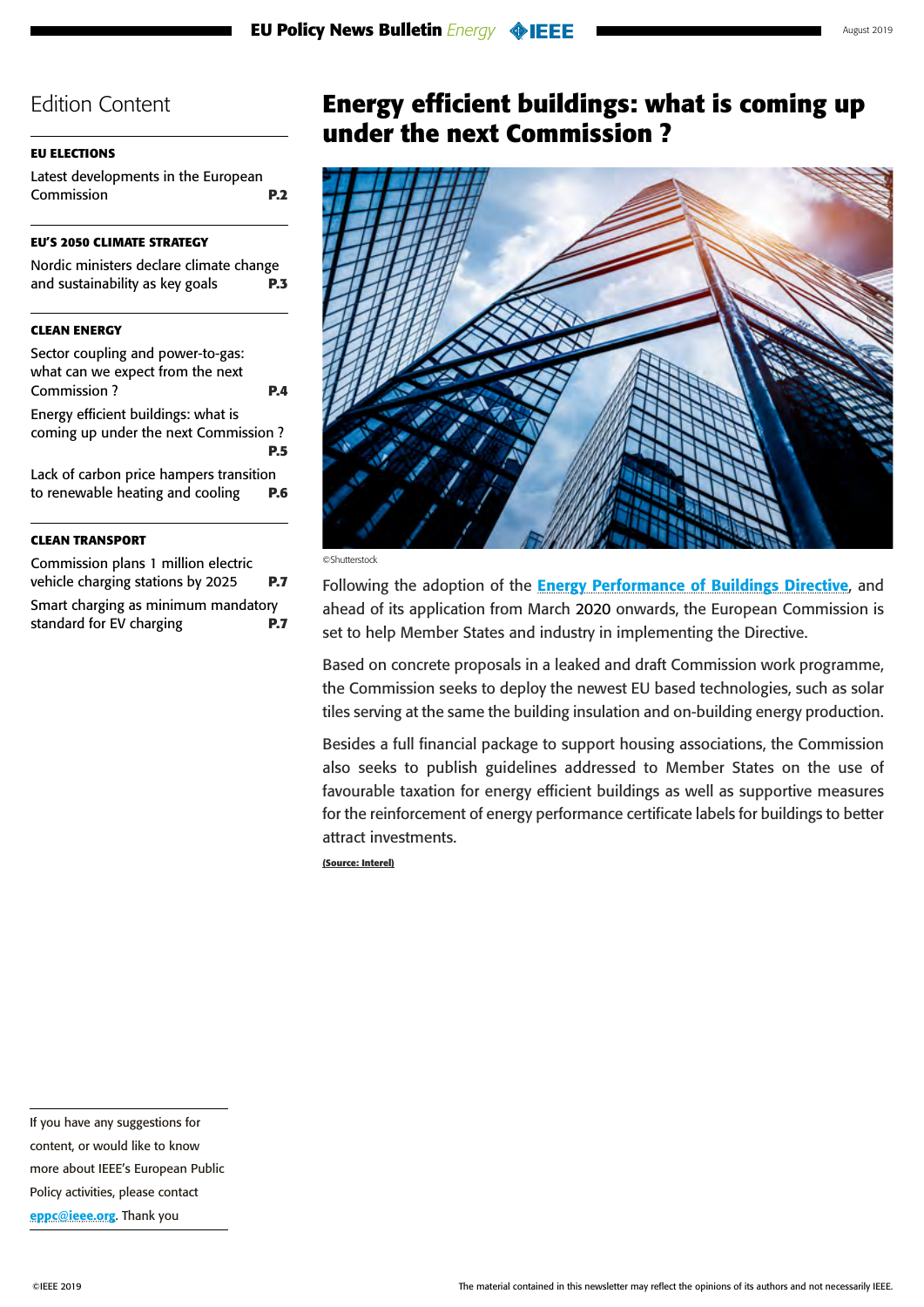### <span id="page-5-0"></span>**[EU ELECTIONS](#page-1-0)**

[Latest developments in the European](#page-1-0)  [Commission](#page-1-0) **P.2**

### **[EU'S 2050 CLIMATE STRATEGY](#page-2-0)**

[Nordic ministers declare climate change](#page-2-0)  [and sustainability as key goals](#page-2-0) **P.3**

### **[CLEAN ENERGY](#page-3-0)**

| Sector coupling and power-to-gas:<br>what can we expect from the next                     |  |
|-------------------------------------------------------------------------------------------|--|
| Commission?<br><b>P.4</b>                                                                 |  |
| Energy efficient buildings: what is<br>coming up under the next Commission?<br><b>P.5</b> |  |
| Lack of carbon price hampers transition<br>to renewable heating and cooling<br>P.6        |  |

#### **[CLEAN TRANSPORT](#page-6-0)**

[Commission plans 1 million electric](#page-6-0)  [vehicle charging stations by 2025](#page-6-0) **P.7** [Smart charging as minimum mandatory](#page-6-0)  [standard for EV charging](#page-6-0) **P.7**

## **Lack of carbon price hampers transition to renewable heating and cooling**

The EU's transition to renewably sourced heating and cooling is being hampered by the lack of an effective carbon price on the sector, according to a [report](https://ec.europa.eu/energy/en/studies/competitiveness-renewable-energy-sector) written for the European Commission.

Renewable technologies "play an important role in ensuring that the EU and its member states deliver on CO2 emissions reductions, but there is [no] price-tag associated with the different heating and cooling technologies", says the report, which was commissioned by the Directorate-General for Energy.

As a result, only solid biomass is currently cost competitive with fossil fuels for heat production. In contrast, biogas, heat pumps and solar thermal installations are still reliant on national support schemes in the absence of a functioning carbon price, the report states.

The recast Renewable Energy Directive is the main driver for expanding renewable heating and cooling in the EU, according to the report. "Its mere targets promote an expansion of the EU [renewables] market which in itself makes it a more attractive market to be in or enter," it says.

However, member states must ensure that they effectively transpose requirements for installers to obtain a certificate in renewable energy technologies, alongside measures to reduce the administrative costs of installing them.

A new [report](https://www.agora-energiewende.de/fileadmin2/Projekte/2017/Abgaben_Umlagen/CO2-Rueckverteilungsstudie/Agora-Verkehrswende_Agora-Energiewende_CO2-Bepreisung_WEB.pdf) (in German) published by German thinktank Agora Energiewende suggests that a price of €50 per tonne of CO2 emitted by petrol, diesel, heating oil and natural gas in the consumer sector - not currently covered by the EU emissions trading system - would give a significant boost to climate action with only a small impact on low earners.

"Fears that a CO2 price must necessarily lead to a social imbalance are unfounded," said Christian Hochfeld, the director of Agora Verkehrswende, which also participated in the study. "Poorer citizens could even profit, if politicians act wisely." **(Source: Ends Europe)**